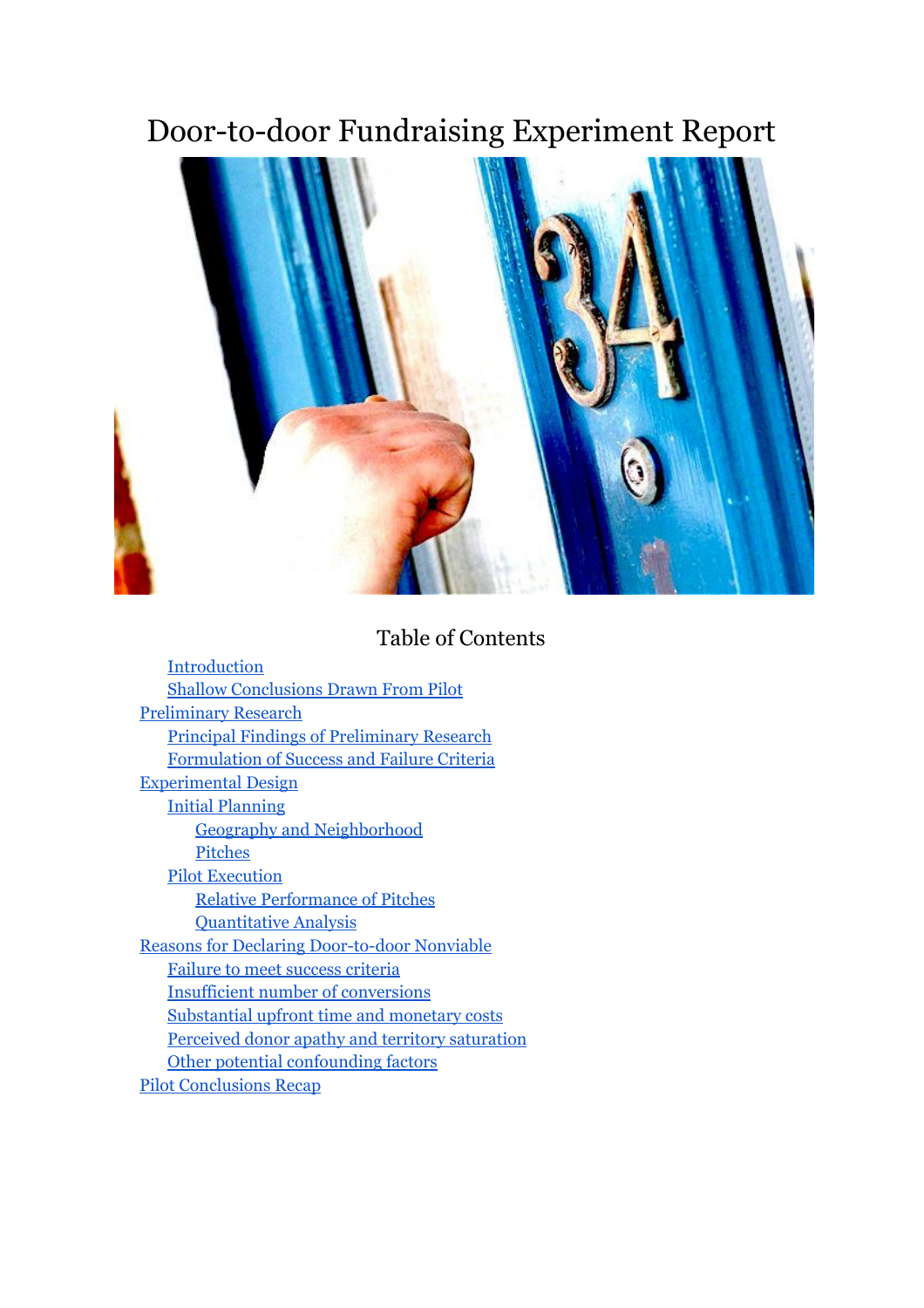## <span id="page-1-0"></span>Introduction

After running a door-to-door pilot with a sample size of  $1,528$  houses spanning roughly a month, the data supports the general consensus within Charity Science that door-to-door fundraising on behalf of direct-level charities is not viable for a charity in our particular financial and reputational position. Below is a report unpacking our methods and discussing the results that ultimately led us to declare door-to-door fundraising as a strategy not worth pursuing any further.

# <span id="page-1-1"></span>Shallow Conclusions Drawn From Pilot

Unlike several of the fundraising techniques previously explored by Charity Science, face-to-face fundraising, and door-to-door campaigns specifically, allow for a wide variety of metrics to be recorded and analyzed. In this particular pilot, the amount of data gathered was sufficient enough to make long-term projections on the viability of door-to-door as a method of fundraising for Charity Science, but not large enough to produce any conclusions of statistical significance. Despite the final outcome, Charity Science is nonetheless of the opinion that the aggregated data and analysis contains value for the effective altruism community and the nonprofit sector as a whole.

Beginning with a shallow overview of the data collected, the sum total of certain aggregated metrics offers a fairly compelling glimpse into the general direction of this report. Among the 1,528 houses approached, the onetime donation count totaled at \$262 CAD and the recurring monthly donation count, upon which sustainable door-to-door campaigns traditionally rest, totaled at a mere \$5 CAD. Our figures look much healthier when taking one-off donations into account, but without the acquisition of recurring donors, door-to-door canvassing costs are unsustainable. Assuming that the single recurring donor converted in our pilot does not fall victim to the [standard](http://www.seantriner.com/2014/02/is-face-to-face-fundraising-really.html) one-year industry attrition rate of 43%, the total amount raised would be slightly higher. To put this in perspective further, total minutes spent running the pilot (not including substantial preparation time) totaled 47.57 hours. This brings the total amount raised to \$5.61 CAD per hour, and in this instance, the numbers can only be revised downward when considering our **[preparation](https://docs.google.com/document/d/1Xxr_jUb6qfvCQ0OV4kdv77hxaV4ne6dRom3oDx73umA/edit) time** in launching the pilot. With the BC minimum wage currently resting at \$10.45, a shallow overview of the results suggests that a door-to-door program for a charitable organization of our size and stature is untenable.

Were the campaign to go beyond the pilot stage, calculations for ROI month-to-month (monthly ROI) and for the entire project (project ROI) could be revised upwards if an organization were able to constrain staffing costs, streamline administrative processes, refine geographical selections and campaign execution, conduct campaigns in favorable weather, and further experimentation generally.

With this in mind, we made projections regarding the long-term viability of a door-to-door campaign using data collected in the pilot. Our findings indicate that even the most optimistic assumptions yield a 5-year wait for breakeven returns on the campaign. These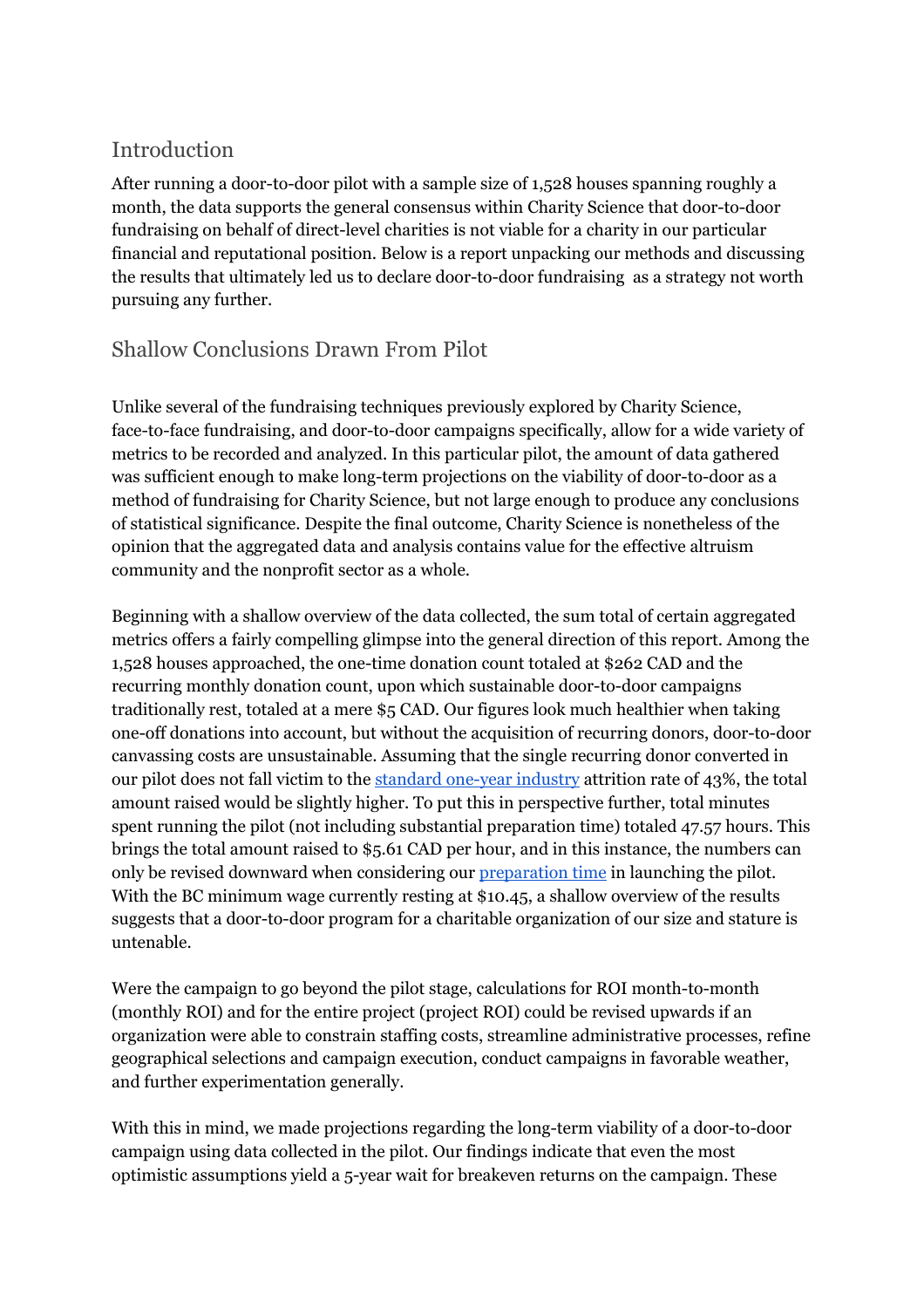results were significantly less encouraging than our preliminary research suggested, and ultimately reinforce our conclusions regarding the infeasibility of door-to-door fundraising for Charity Science and similar organizations.

Below are four key findings that ultimately informed our conclusions on the door-to-door fundraising pilot:

- An insufficient number of conversions (defined as new recurring donors), likely due in no small part to a lack of brand recognition
- Substantial time and monetary costs exacerbated by a lack of manpower needed to generate donations offsetting initial sunk costs
- Perceived donor apathy and saturation of particular door-to-door territory
- Other potential confounding factors drawn from qualitative evidence

<span id="page-2-0"></span>The section following the preliminary research and experimental design sections will expound on these findings.

# Preliminary Research

Preliminary [research](https://docs.google.com/document/d/1pYRnIZIph6gLPGEgktn9wV1GBU2Tjs-_5zSzqxLDZLY/edit?usp=sharing) indicated a generally grim outlook on the viability of conducting a successful door-to-door fundraising campaign. A number of authoritative sources provided the foundation upon which informed [calculations](https://docs.google.com/spreadsheets/d/1HlYLaI8V8pX79cNgZ7wPRB7RwT6sALlGnEJNlBSCL5Y/edit#gid=0) for the pilot project were made, including academic articles published in major journals, industry blog posts and statistics quoted by third-party fundraising experts currently running door-to-door campaigns on behalf of some of the largest charities in the world. In order to achieve an acceptable return on investment for the entire project (project ROI), according to the earliest calculations for both the pilot project and a theoretical multi-year campaign, a door-to-door campaign was projected to require significant upfront investment, nontrivial costs associated with sustaining the program, significant manpower, and a dedication to maintaining the campaign for years on end if only to recoup initial program costs. Below is an overview of the principal findings uncovered in the preliminary research, which may be found in its entirety in this [document.](https://docs.google.com/document/d/1pYRnIZIph6gLPGEgktn9wV1GBU2Tjs-_5zSzqxLDZLY/edit?usp=sharing)

## <span id="page-2-1"></span>Principal Findings of Preliminary Research

Based upon academic articles published in major journals, industry blog posts, and statistics quoted by third-party fundraising experts currently running door-to-door campaigns on behalf of some of the largest charities in the world, all indications pointed to a particularly high barrier of entry to door-to-door fundraising for a charity with such low brand recognition and constrained financial resources. Below are several highlights from the report that informed this outlook:

 Inputting figures furnished by extant research into our [calculations](https://docs.google.com/spreadsheets/d/17zbkuWMr65qgtcViSeELnkS6Uv5QZf8S06MpMJQRfbQ/edit#gid=1079407983) (expressed in GBP because UK studies generated the bulk of this resource), using a value of £63.67 ( $\sim$ \$120 CAD) as the cost per donor acquisition, at 100 donors, a monthly ask of £5 (~\$10 CAD), attrition rates (43% for 1st year, 16% for second year and 7.5% for consecutive years) and a model time of 20 years, the expected total cost would be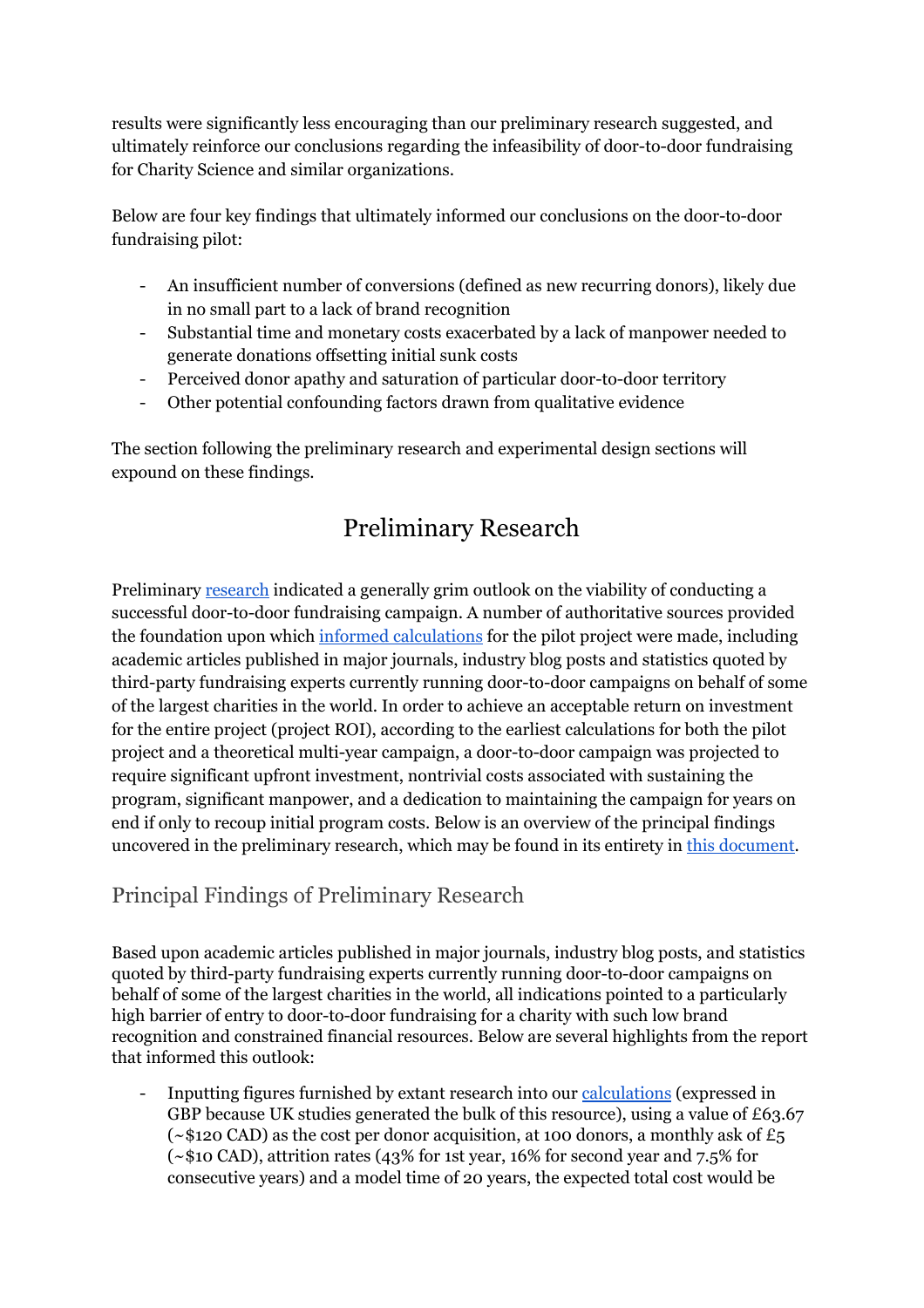£6,367 ( $\sim$  \$12,000 CAD) with a return of £31,306 ( $\sim$  \$59,000 CAD) giving a total profit of £24,938 (~\$47,000 CAD) pounds, or £14,701 (~ \$28,000 CAD) after inflation. Using a model time of 8 years, which is more realistic due to the concept of creeping donor apathy, gives an income of £11,453 ( $\sim$  \$21,500 CAD), or £8,842 ( $\sim$ \$17,000 CAD) after inflation. This is an **expected project ROI of 2.39**. A face-to-face campaign in operation for 5 years can expect an **project ROI** of 1.6, according to these figures.

- Regarding third-party agencies, the literature suggests that at an average of  $\text{\pounds}10$  $(-20 \text{ A})$  per donation, fees paid to external agencies will be recovered in 8-16 months of continuous operation and the expected break-even point would be 26-28 months after starting the campaign. This constitutes slightly better potential for breaking even than in-house campaigns.
- Using the 8 year model and a first year attrition rate of 60% and plugging in additional figures provided by Donorworx (a for-profit firm specializing in door-to-door fundraising), a cost of \$150,000 (CAD) will result in  $\sim$ 300 donors that average about \$30 in donations per month and a profit of \$42,116 (£20,358), resulting in a **project ROI of 1.28**,which is slightly lower than our projected estimates.
- Public Outreach, another for-profit firm specializing in door-to-door fundraising, suggest that a small, relatively unknown non-profit like Charity Science could expect to spend \$17-18 to make \$1 in recurring monthly donations, compared to larger charities like Red Cross and MSF that would would need only to spend \$1112 per recurring donor dollar. Assuming the monthly donations remain the same over a 12 month period, the **projectROI**after 1 year for Charity Science with these numbers might be expected to be **0.69:1**.
- Overseas development charities appear to have the highest attrition rates, followed by social welfare and disability, followed by health, followed by environmental. If we increase the first year attrition rate to 60% for overseas development charities, the income in the 8-year model reduces to  $\text{\pounds}_{4,3}$ 06 (~ \$8,000 CAD) after inflation. This is a **project ROI of 1.68**.
- These calculations do not take into account the time value of money, which is beyond the scope of this study but is expected to make the income less attractive.
- According to a couple of industry experts, there is a chance that raising money as a non-profit fundraising on behalf of other charities would be less effective than expected, as it has the potential to result in less of an emotional impact for the potential donor. Thus our preliminary analysis of ROI might be an overestimate.
- Despite media claims, potential harm to a charity's reputation as the result of door-to-door fundraising is not a significant concern.
- Assuming costs and returns both increase linearly with increasing staff size (an assumption we tested in the pilot), we predict we'll run at a loss with 1 staff member, we'd predict we'd run at a loss at 50 staff members, and vice versa.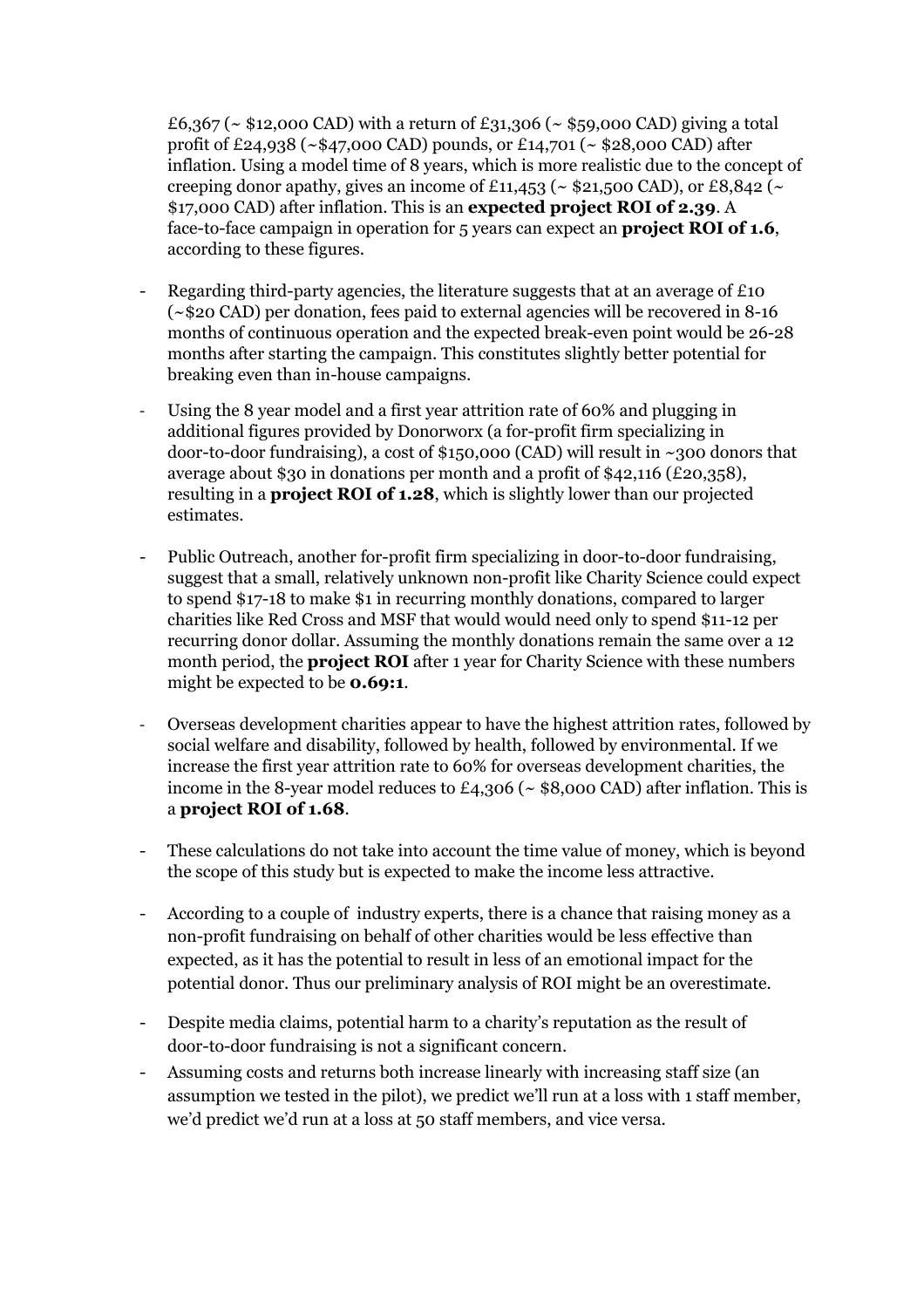# <span id="page-4-0"></span>Formulation of Success and Failure Criteria

Our success and failure criteria were shaped by *a priori* calculations modeled after our informed calculations of the industry standard, and subjective considerations regarding the feasibility of the project once the data was gathered. In order for the pilot to outperform the industry standard according to our initial [projections](https://docs.google.com/document/d/1Blq90Tqd1_u2Y8U_8pNmwL4QHuZIAJbzXV_VSIYTzj0/edit#heading=h.u7vdce3wl57a), our street canvassers had to achieve a minimum of 2 recurring donations averaging \$20 CAD, while 1.65 recurring donations would have met expectations. Underperforming relative to the industry standard would likely result in zero recurring donations. Aside from major gifts, one-time donations were not thought to be enough to sustain a door-to-door fundraising program, and therefore any further considerations of implementing door-to-door would have to take into account that potential returns could only be realized if the project is consistently funded and operating for at least 4 to 5 years. Although many of the preliminary calculations were obfuscated by several unknowns, Charity Science nonetheless sees value in taking to the streets to gather data firsthand.

Using the data gathered over the course of the pilot, we were equipped to make long-term projections regarding the viability of the campaign. Given the financial and reputational position of our organization, we set a marker for success at a project ROI of 1:1 within the first two years of running the campaign. If projections suggested we would fail to achieve this marker within the first two years, this would provide additional support for door-to-door fundraising not being a viable campaign to run.

# Experimental Design

## <span id="page-4-2"></span><span id="page-4-1"></span>Initial Planning

After receiving a <u>[permit](https://drive.google.com/file/d/0ByxsfY_DB2IGYlo3MlpHR0hsYk10X29WbVBHTzNKZzVMX0xv/view?usp=sharing)</u> to conduct door-to-door canvassing in the city of Vancouver, a plan of action was formulated, pitches were created (more on that below), [flyers](https://drive.google.com/folderview?id=0ByxsfY_DB2IGbVk5blk2WE5RWTA&usp=sharing) and [supplementary](https://docs.google.com/document/d/1BZByjTBOl0ZeXUnsDN__Vs3GSJsnhHItUxpg8hLGwDE/edit?usp=sharing) materials were designed, and additional statistical [tracking](https://docs.google.com/document/d/1SOM8tqS9SuXwi16jX2TZmRKTQhI6epwaL40EGmyHop4/edit?usp=sharing) forms were put together in order to gather data as the pilot progressed. The pilot was slated to run between February 19th to the 21st and between the 25th to the 28th of the same month. The days of the week and times of day were chosen partially for experimental purposes and partially due to hunches about which times would yield the highest returns. For example, weekdays before 5 were avoided due to suspected low contact rates (interactions out of doors approached) and Saturday afternoons were targeted for the inverse reason. Canvassers were also deployed at times that were less likely to be successful in some instances for experimental purposes. In addition, further A/B testing between paired vs. individual canvassing was implemented.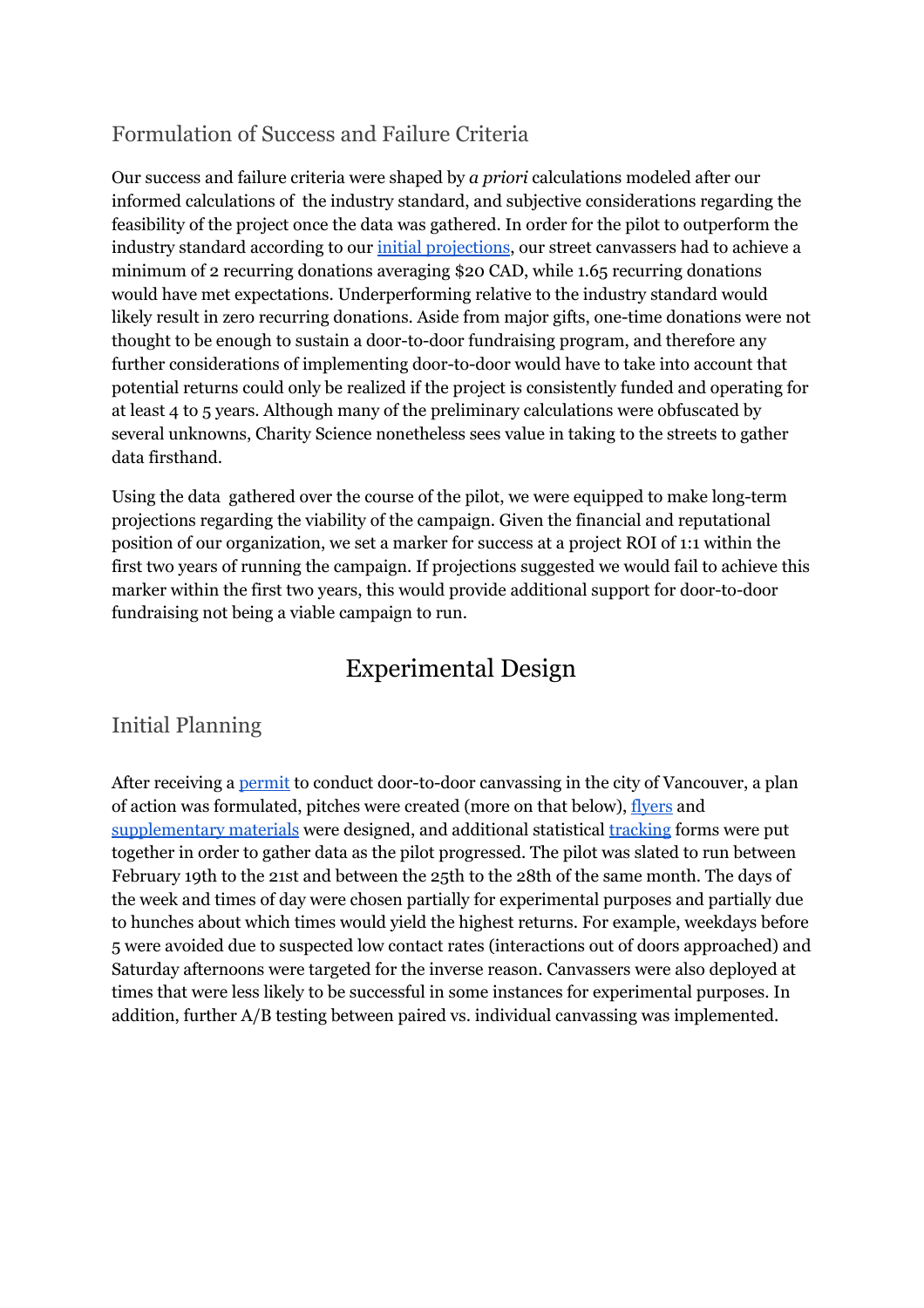

Charities are all the same. They're happy to accept donations, but how do we know if we're really making a difference? Charity Science knows. We've identified the highest impact charities so you don't have to. Our selected charities use science to cure extreme poverty. At CA \$1.75 per child, you could alter the lives of an entire village with just one click. What's better than that?

Find us at www.charityscience.com/kitsilano-initiative

#### <span id="page-5-0"></span>Side B of the flyer given to interested potential donors

#### Geography and Neighborhood

The [Kitsilano](https://en.wikipedia.org/wiki/Kitsilano) neighborhood, located on the western edge of the city of Vancouver, was chosen due to its high residential density and relatively wealthy populace. Additionally, the neighborhood is largely situated in a grid-like formation, which allowed for easier planning, navigation and shorter walking time between houses. Despite the time of year in which the pilot was conducted, temperatures in Vancouver are generally milder than the rest of the country and even many parts of the U.S., although qualitative [information](https://docs.google.com/document/d/12RudrFh3CCf3nQU9w6kOYqCoZ_cGbcm9bGsXNZ-yxiw/edit#heading=h.817weyb7bjsd) garnered from the pilot indicated that temperature had no small part to play.

#### <span id="page-5-1"></span>Pitches

Over the course of the pilot, four distinct pitches were tested for efficacy. Three pitches were designed for the pilot from the outset, and the fourth was formulated based on the experience of approaching a few hundred houses after the first leg. Each was assigned a certain alias based upon the technique that a particular pitch seemed to utilize. For example, [Pitch](https://docs.google.com/document/d/1gpNA61arx2DMShHxFexc_4_7vQuIPPXY64vvqBLjoNs/edit?usp=sharing) A was known as the "direct" pitch because it resembled an appeal for charitable contributions in a more traditional sense with only one charity supported by Charity Science being presented (Schistosomiasis Control Initiative). Rather than approach potential donors with our unconventional organizational structure, our intuitive sense initially was that presenting only one of our recommended charities would more closely resemble more standard charities, theoretically resulting in a less complicated and more effective pitch.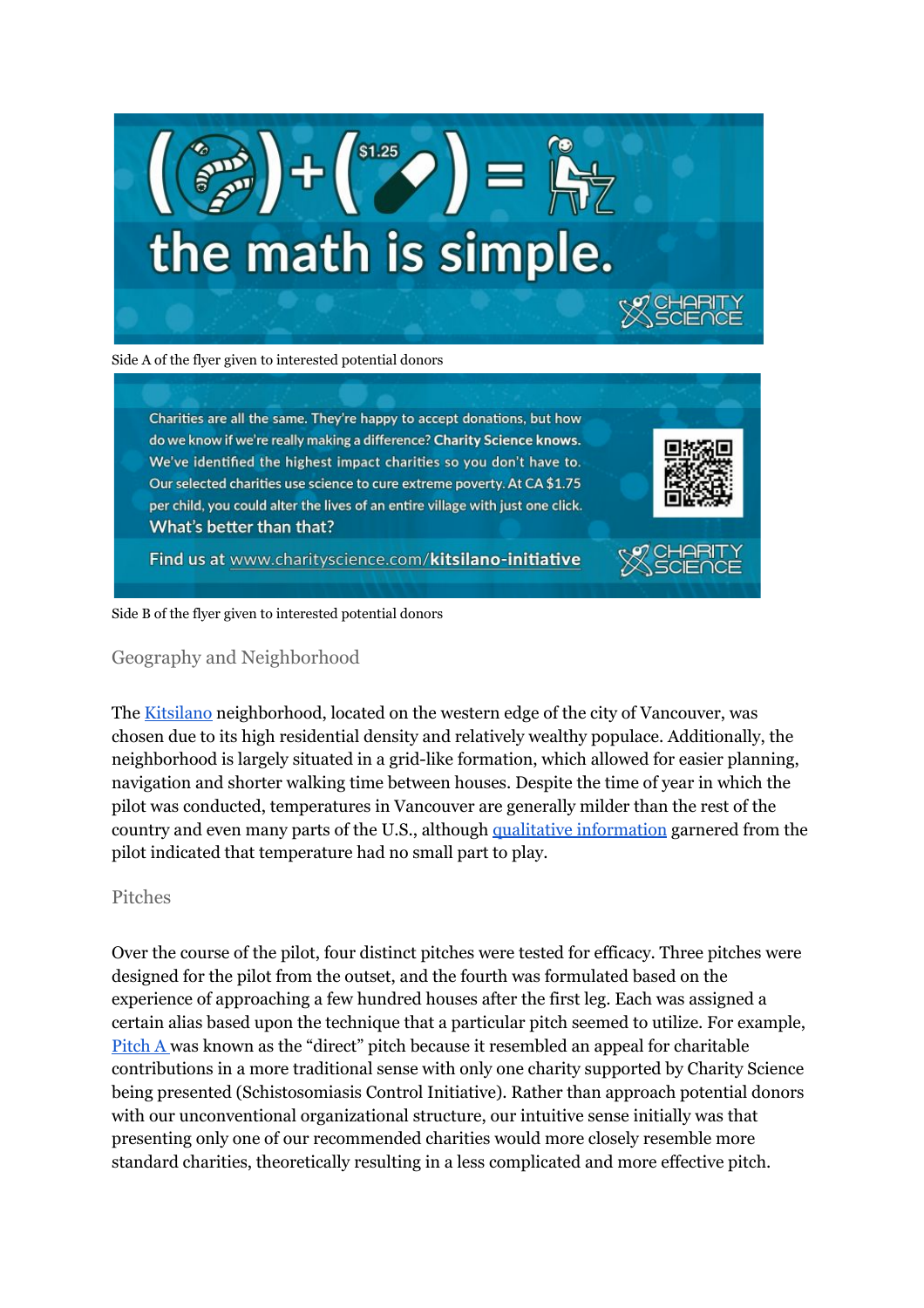[Pitch](https://docs.google.com/document/d/168AwYjfFj9_r0OecOtRT5jXL2NHVGUf0h2gXisUpFZY/edit?usp=sharing) B was understood as the "indirect" method of eliciting donations at the door because homeowners were asked to reveal their giving history for the prior year under the guise of an organizational survey, and then subsequently asked whether they had considered a particular charity recommended by Charity Science and GiveWell (Schistosomiasis Control Initiative). [Pitch](https://docs.google.com/document/d/1_os_FppgfDFCuX-nqhGSI6bX_c61PTdcMtdWX28ZbUA/edit?usp=sharing) C was perhaps the most experimental and closely resembled a [Giving](http://www.thelifeyoucansave.org/Giving-Games) Game. Potential donors at the door were presented with a \$5 bill (later changed to a \$5 Charity Science gift [certificate\)](http://www.charityscience.com/charity-gift-cards.html) and after being given a short introduction to each of the charities, asked where they would prefer to donate the \$5 among the three recommended charities supported by Charity Science. [Pitch](https://docs.google.com/document/d/1FjkwesrLxPISxxNhVQwTagy5GAr1trZr4-TyJA1ygJo/edit?usp=sharing)  $D$  resembled Pitch A as something of a traditional charitable appeal, with the primary difference being that all three of Charity Science's top-recommended charities were presented initially.



Side B of Pitch C (Giving Game) flyer

## <span id="page-6-0"></span>Pilot Execution

Canvassing plans were largely followed according to the initial experimental design, with only slight variations in travel routes between canvassers due to a variety of unforeseen circumstances. These variations only differed from the initial plans to a minor degree and likely have very little impact on the results in practice. Efforts in the second week of the pilot were calibrated according to lessons learned in the previous week. For example, canvassers scaled back on hours deployed on the second Sunday afternoon, opting instead to approach potential donors on Thursday evening. Insufficient manpower and time constraints did not allow for certain days to be tested more than twice, and certain times of day were tested less than half a dozen times. These caveats should be taken into consideration when extrapolating any conclusions from this pilot project.

### <span id="page-6-1"></span>Relative Performance of Pitches

Once again, it should be noted that there was an insufficient amount of data to make statistically significant claims in the strictest sense. Pitch C performed the best according to several indicators presumably due to a novelty factor that was relatively successful in engaging and persuading potential donors. Aside from the unusually high success of Pitch B at generating dialogue from contact, Pitch C most proficient at getting a conversation started (37.1%). Pitch C received the most number of donations (10) totaling the highest amount raised (\$140 CAD) and also required the least time between donations (124 minutes). Furthermore, it was the only pitch that elicited a recurring donation (\$5 CAD). This method was tweaked before the start of the second leg to include a \$5 gift [certificate](http://www.charityscience.com/charity-gift-cards.html) (rather than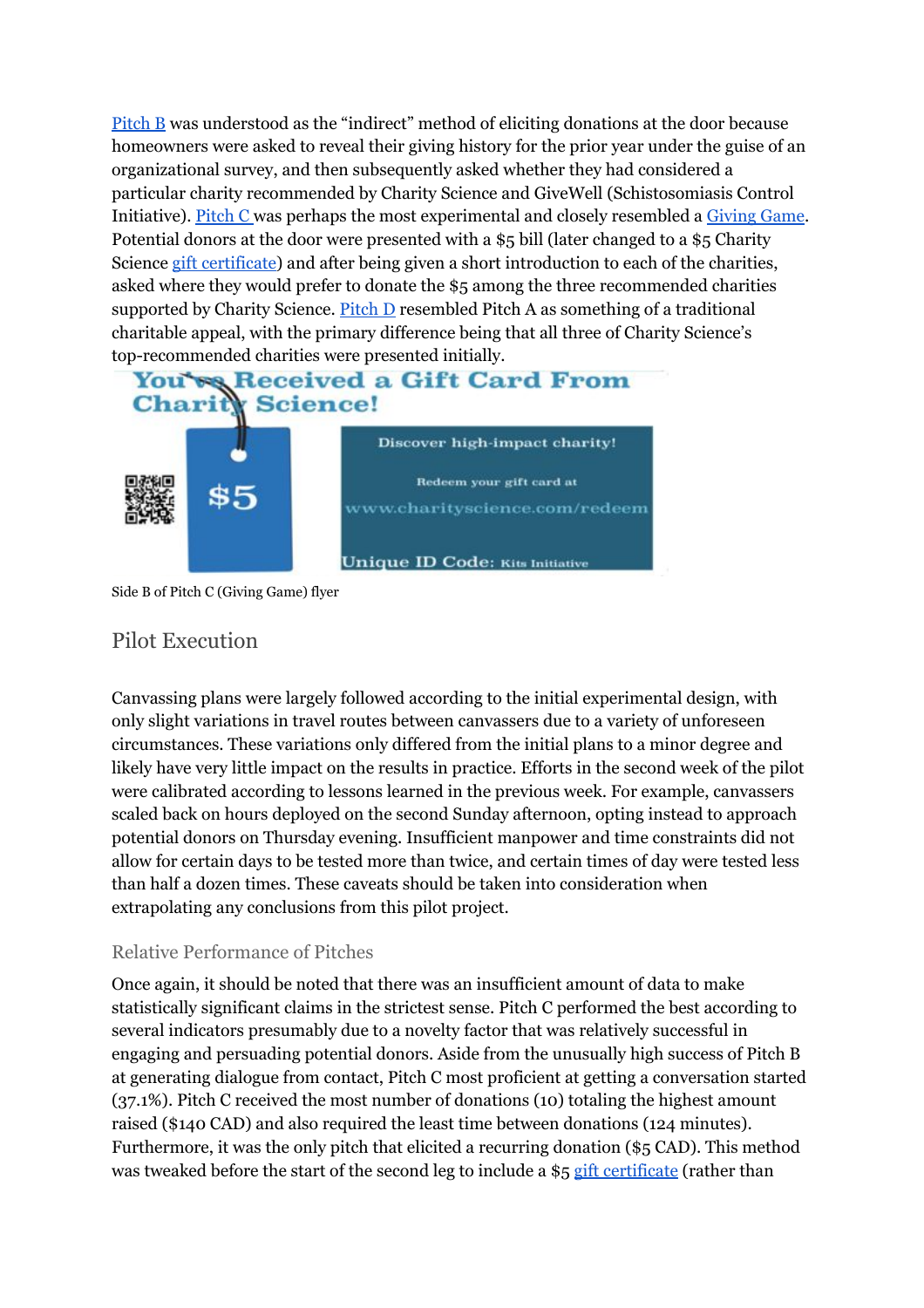cash) that could be redeemed online, which may hold some significance considering the only recurring donation was achieved after the gift certificates were introduced. Potential donors that redeem a gift certificate are then presented with the option for a recurring donation. No recurring donations resulted from gift card redemptions, in fact, only two gift cards (out of 67 distributed) were actually redeemed. One of them was redeemed by the single recurring donor acquired, though it was after the donor had already agreed to a monthly recurring donation.

A closer look at the qualitative data reinforces the apparent success of Pitch C as a potentially more engaging way of approaching donors without appearing disingenuous. Qualitative responses from potential donors also confirmed that structuring the pitch as a game enticed them to hear more and think critically about each charity, as opposed to passively listening to a scripted pitch delivery.

After the first leg of the pilot, it quickly became clear from [quantitative](https://docs.google.com/document/d/1eTMshn9E8WpF8IvBKFbNRQNmcZPBfO0wtdSECNObk60/edit?usp=sharing) and anecdotal evidence that Pitch B (indirect) was performing the poorest by a rather large margin. To ensure that this dip did not simply come about by chance, Pitch B was still utilized but slowly phased out throughout the remainder of the pilot. Confirming our intuitions once the data was compiled, after 483 minutes of testing, Pitch B resulted in a donation in just 2.4% of dialogues totaling \$20 CAD. Only Pitch D performed worse, eliciting 0 donations in 355 minutes of testing. Interestingly, the indirect approach taken by Pitch B outperformed all others at initiating conversations from first contact (47.2%), but consistently failed to produce conversions. The take-away lesson here is likely that the complexity of a successful pitch includes far more than simply being able to start a conversation.

Pitch A appeared to have value as a straightforward and uncomplicated method of introducing Charity Science and a single organization that we support (SCI). In fact, Pitch A had a slightly better rate of conversion per dialogue (10.3%) and a higher mean donation (\$17.83) than Pitch C–the approach thought of as the highest performing pitch overall. Despite Pitch A being the least likely to generate a dialogue from first contact (34.1%), once a conversation was started, Pitch A had the highest likelihood of conversion. A few things might have contributed to this result: unwilling potential donors may have been screened more effectively by a straightforward approach at the door. Those expecting a pitch either politely declined immediately or were always going to be willing to listen. An uncomplicated pitch both in approach and content may have also been simply more effective at making the ask. It may have been that for the small number of people who were willing to listen were already in a giving frame of mind.

Pitch D was crafted in response to the relative successes of Pitches A and C in the first leg of the pilot, attempting to combine the simplicity of a straightforward approach (Pitch A) with some curiosity-inducing statements about Charity Science supporting multiple organizations at one time (Pitch C). Pitch D was tested in the second leg of the pilot, specifically between the dates of February 25th to the 28th. After 355 minutes of testing, the lowest amount of testing among the four pitches, Pitch D was the least successful in eliciting donations (\$0). Although Pitch D enjoying a relatively average contact to dialogue rate (36.8%), none of those dialogues resulted in a conversion.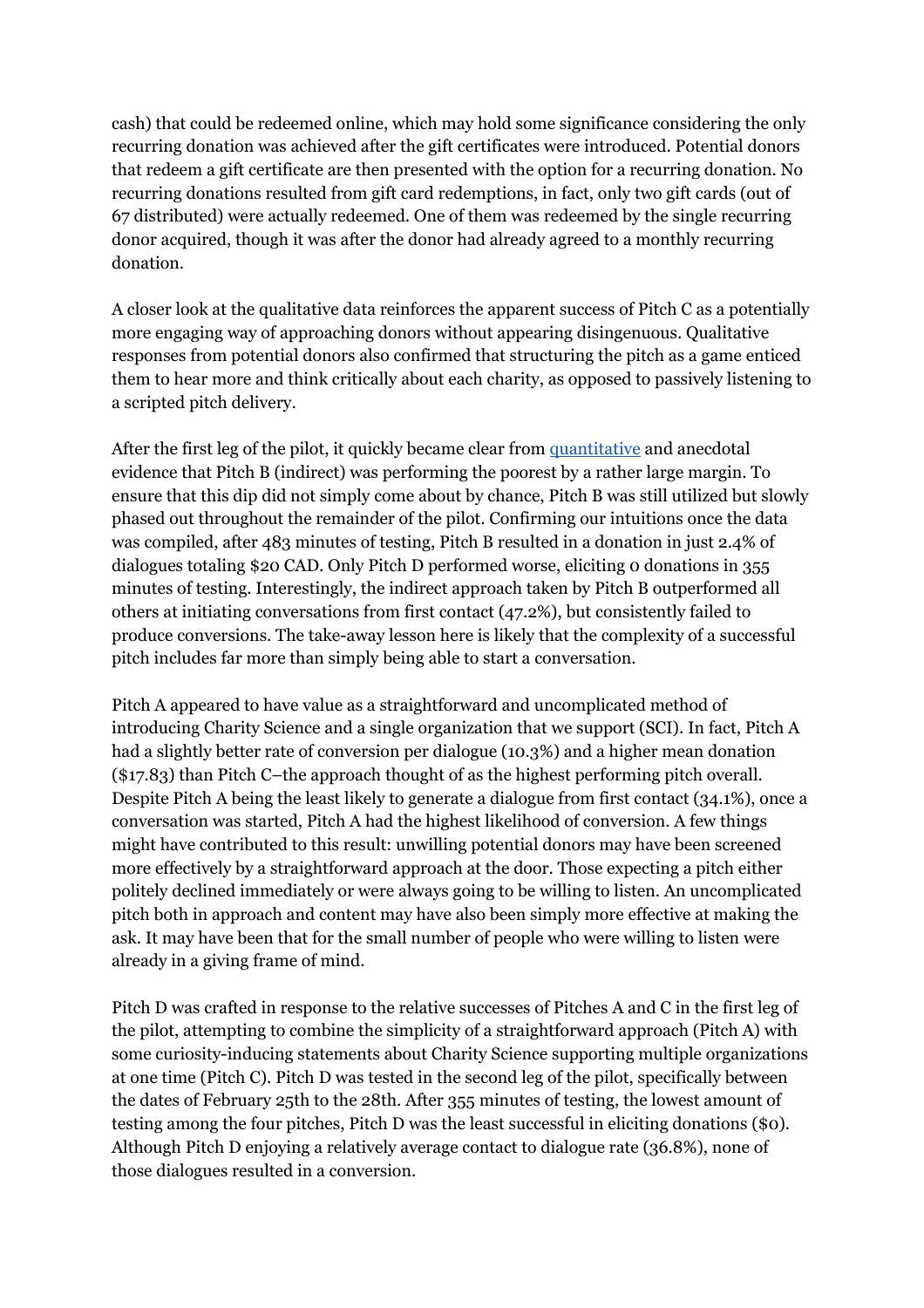Despite being unable to tease out the signal from the noise from a statistical standpoint, our tentative conclusions regarding the apparent successes and failures of certain pitches may hold some measure of practical value. With measured confidence, it would appear that potential donors at the door are more likely to enjoy a gamified pitch (Pitch C) that elicits critical thinking and facilitates a more intimate understanding with previously unknown charities. Canvassers also noticed a marked improvement in responses to pitches that were not overly scripted and allowed for organic conversation to flow from the initial contact. Hypothesizing the ideal conditions for optimum conversions, based on our extremely limited data, we would suggest a pitch similar to Pitch C (gamified) or Pitch A (direct) during sunny and warm weather on a Saturday or weekday after 4pm. Without the robustness to achieve statistical significance, however, these results are not necessarily generalizable.

### <span id="page-8-0"></span>Quantitative Analysis

Over the course of the pilot, Charity Science canvassers collected enough data to make more accurate projections regarding the long-term viability of door-to-door fundraising and helped solidify particular inputs that hadn't yet been confirmed firsthand. Metrics reported on the ground informed two crucial aspects in the final calculations–operating ROI from month-to-month (monthly ROI) and ROI for the entire campaign (project ROI). Both ratios weighed heavily in the final determinations.

*Note: Any assumptions made in this section of the report are intentionally optimistic in order to encompass any potential for viability.*

- **~90 seconds per door**. This number includes both travel time and about 30 seconds at each door. This also includes initial contacts, but does not include dialogues. Taking into account that our pilot was conducted in a fairly dense suburban area, this number could easily increase in sparser neighbourhoods or decrease if campaigns are conducted within apartment complexes, for example. We have estimated that 90 seconds is a reasonable average. At this rate (assuming no dialogues), a single canvasser (or team) would knock on ~40 doors per hour.
- **● An average dialogue time of ~2.5 minutes.**For the purposes of this pilot, we define a dialogue as any conversation in which the potential donor actively engaged us in some way. Distinguishing a dialogue from a contact was relatively subjective, but generally speaking, if the conversation went beyond the potential donor being polite enough to listen to the initial pitch, the interaction would be considered a dialogue. Some dialogues lasted as long as 1520 minutes, but most lasted only a few minutes.
- **● A contact rate of ~40%.** We define a contact as any interaction at all with someone in the home. If nobody answers the door or nobody is home, it does not qualify as a contact.
- **● A dialogue rate (dialogues/contacts) of ~38%.** Taking this figure and the contact rate into account, we found a **cumulative dialogue rate of ~15%**, meaning dialogues/doors.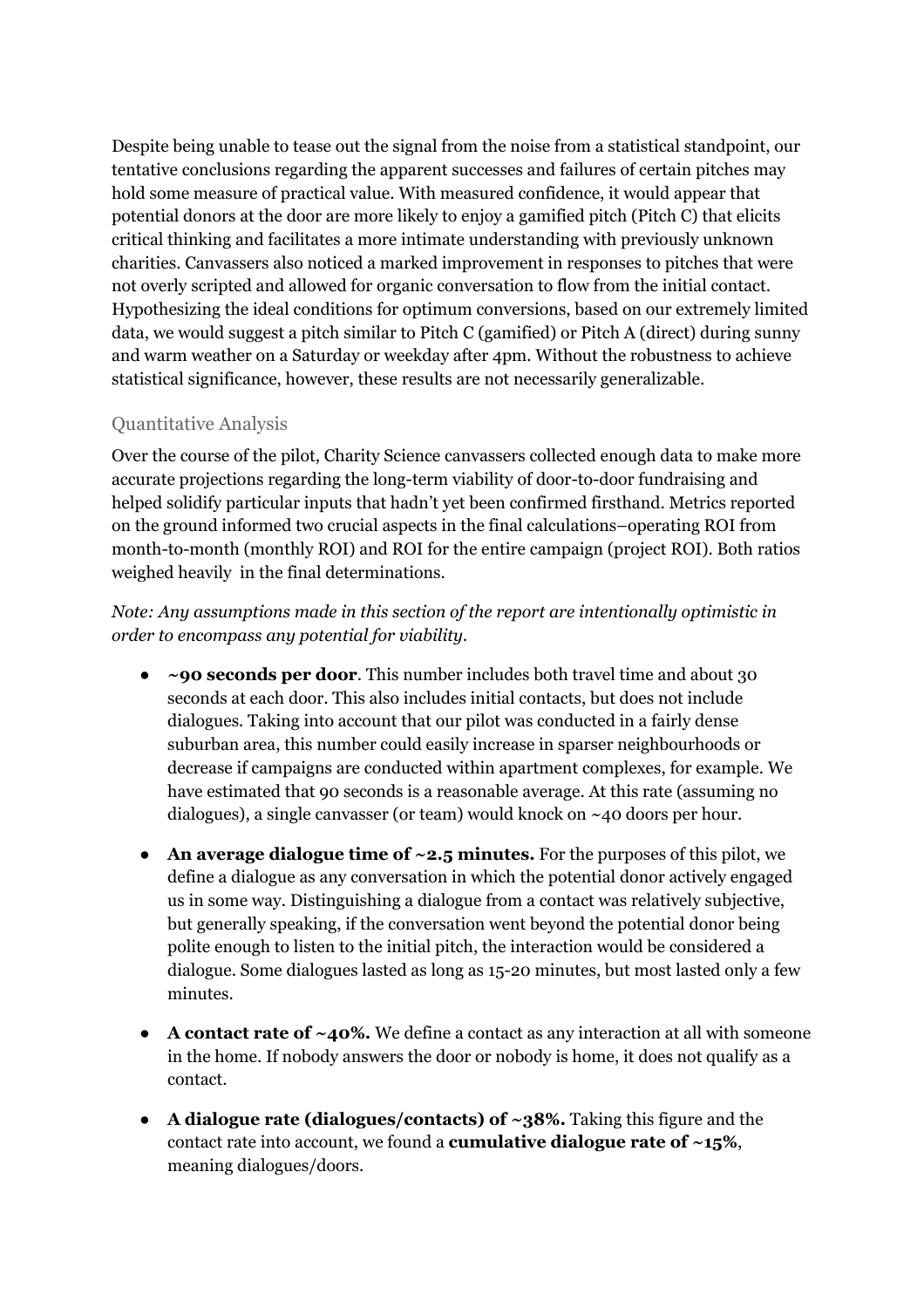And finally, regarding the conversion rate (conversions/dialogues), we did not have a sufficient sample size to reach a satisfactory confidence level. We define a conversion as the acquisition of a recurring donor. Since we only acquired a single recurring donor throughout the pilot (1,528 doors and 221 dialogues), we can only speculate that **the conversion rate** is somewhere between  $1/75$  ( $\sim$ 1.3%) and  $1/250$ **(0.4%).** Preliminary research, as stated earlier, suggests the rate to be around  $1/103$ (~0.97%) for an organization whose name is immediately recognizable, and probably significantly lower for an organization not familiar to potential donors..

With these numbers taken into account, a single canvasser (or pair) would knock on an average of 24 doors, make 9.6 contacts, and have 3.6 dialogues per hour. If this canvasser worked for 6 hours/day (excluding travel time and breaks) for a standard number of working days per month, they could expect to achieve **between two and six conversions (new recurring donations) per month.**

These inputs were then used to assess the cost-effectiveness of running a door-to-door campaign long-term, taking into account conversions and attrition rates.\* We did not include administrative costs, preparation costs, and one-off donations in these calculations, though we feel confident that these excluded costs would far exceed the gains of one-off donations. Thus, any estimates of cost-effectiveness are likely considerably more optimistic than what should be expected in actuality.

*\* Assessing attrition rates is beyond the scope of this study. We therefore used industry standards: 43% for the first year, 16% for the second, and 7.5% for each year beyond the second. Converting these into monthly attrition rates, the rate decreases from ~4.6% per month for the first year to ~1.5% for the second and levels of at 0.65% after two years.*

Assuming an 8-hour work day (6 hours of canvassing and 2 hours for travel, preparation, breaks, etc.) and minimum wage in British Columbia, Canada (\$10.45 CAD/hr), employing a canvasser would cost an organization ~\$1811 CAD per month (excluding reimbursements of travel, etc.).

It is worth noting that the number of canvassers does not affect the temporal point at which the campaign exceeds a 1:1 ratio. Increasing or decreasing the number of canvassers only scales the losses and returns linearly. Further, there are two critical points of interest in any given scenario: (i) the point at which the monthly ROI exceeds 1:1, and (ii) the point at which the project ROI exceeds 1:1. For the purposes of this experiment, the entire project ROI is more relevant. As noted before, point (ii) will likely occur later than projected in these calculations due to the necessary recovery of preparation costs.

The ROI for a given month can be determined by the monthly amount received through conversions, plus recurring donations from previous acquisitions (with relevant attrition rates applied respectively) divided by the salary of the canvassers. Assuming the amount obtained each month from new conversions is *c*. Then the amount gained on month *m* is

$$
p_m = c + ca_1 + ca_1a_2 + \dots + ca_1a_2 \dots a_{m-1} = c + \sum_{k=1}^{m-1} ca_1 \dots a_k \qquad (p_1 = c)
$$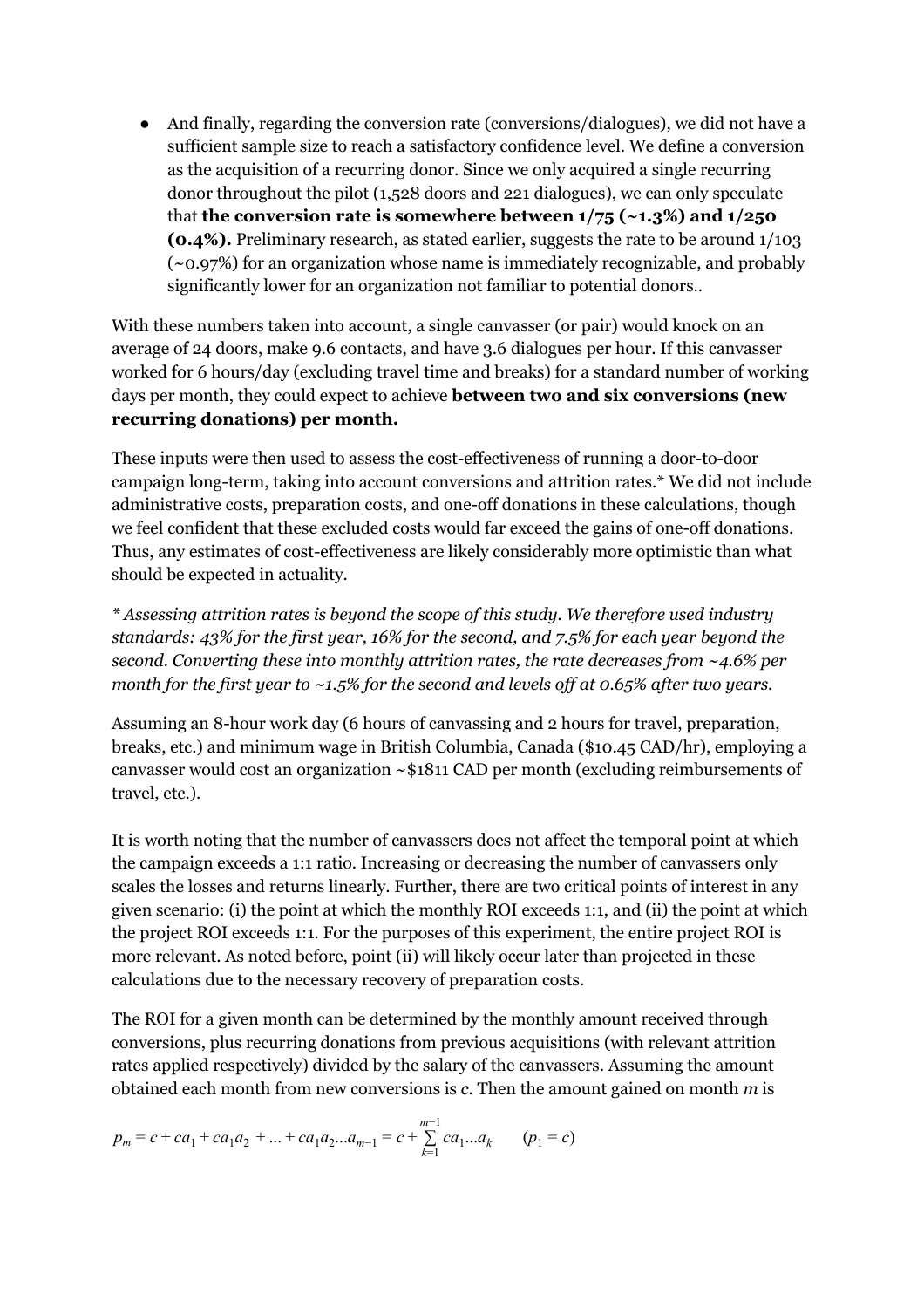where *a<sup>m</sup>* is the attrition rate after month *m*.

So the monthly ROI for month *m* could be given by  $p_m/s$  where *s* is the cost of employing all canvassers for a month.

Thus, the project ROI after month *m* can be given by  $(p_1 + p_2 + ... + p_m)/(m * s)$ .

Considering all of the above, we calculated upper and lower bound projections with the most significant variables being the conversion rate (as mentioned earlier in this section) and the average monthly donation. In our pilot, we received only a single monthly donation of \$5 CAD, but this is likely lower than average, so we used the following:

- For a pessimistic projection, we assumed a  $1/250$  (0.4%) conversion rate and a \$10 CAD average monthly donation. At these rates, we expect the monthly ROI to hit a critical break-even point well after 20 years and the project ROI to follow after the campaign has been running for 50 years.
- For an optimistic projection, we assumed a  $1/75$  ( $\sim$ 1.3%) conversion rate and a \$20 CAD average monthly donation. At these rates, we expect the monthly ROI to reach a critical point at month 22 of the campaign, and the project ROI to follow at month 44.

For a more detailed look at these and other [projection](https://docs.google.com/spreadsheets/d/1C29VN0EccvKYNvcCq9xJaC4V5U-EtduVFWMOz7ACb3M/edit?ts=56f41b78#gid=0)s, please see our long-term projection [calculator](https://docs.google.com/spreadsheets/d/1C29VN0EccvKYNvcCq9xJaC4V5U-EtduVFWMOz7ACb3M/edit?ts=56f41b78#gid=0) can be found here.

# <span id="page-10-0"></span>Reasons for Declaring Door-to-door Nonviable

Expanding on the "Shallow Conclusions" section above, the following is a detailed summary of the suspected reasons that door-to-door fails to qualify as a potentially worthwhile method of fundraising for a charity in our particular financial and reputational position. Without a doubt, teasing out the signal from the noise was challenging with this particular data set, however, our data analysis techniques yielded a number of potential results that may be substantiated to some degree by qualitative evidence gathered during the course of the pilot. Although this analysis has a number of limitations that restrict the generalizability of results, fundraising professionals may be able to take away a number of practical implications.

## <span id="page-10-1"></span>Failure to meet success criteria

Based on the calculations detailed in this report's [Quantitative](#page-8-0) Analysis section, even with the most optimistic of assumptions, the project ROI fails to reach above 1:1 before the 2-year mark, which was our predetermined criteria for success. This critical point would not occur until 44 months into the door-to-door campaign (not taking into account recovery of initial preparation and administrative costs). Fully recovering from all costs of running this campaign would likely take four years as a best case scenario.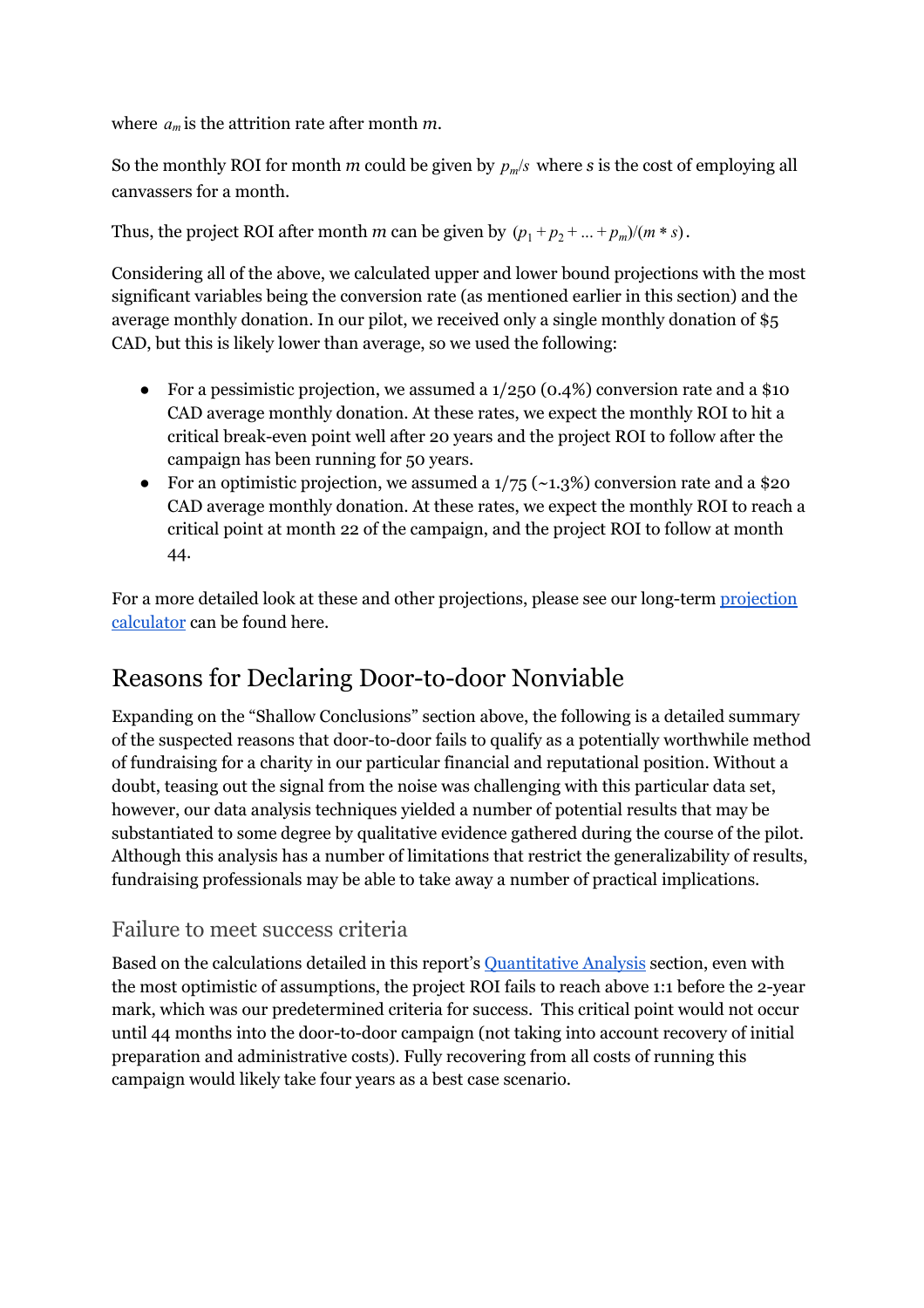# <span id="page-11-0"></span>Insufficient number of conversions

The pilot suffered from an insufficient number of conversions (defined as new recurring donors), likely due in no small part to a lack of brand recognition. Among the 1,528 houses approached as mentioned above, the one-time donation count totaled at \$262 CAD and the recurring donation count, upon which successful door-to-door campaigns traditionally rest, totaled a mere \$5 CAD. Even after adjusting our project ROI calculations in retrospect, one recurring donor at \$5 CAD after 47 hours 34 minutes hours of door-to-door campaigning is clearly unsustainable.

On an qualitative note, despite not quantifying and categorizing excuses for rebuffing our canvassers as such, the prevailing sentiment among potential donors seemed to be that a lack of brand recognition was among the chief reasons why they would not make a donation at the door. Verbal responses were [written](https://docs.google.com/document/d/12RudrFh3CCf3nQU9w6kOYqCoZ_cGbcm9bGsXNZ-yxiw/edit?usp=sharing) down several times in which potential donors indicated an unwillingness to donate because they had never heard of either Charity Science, the Schistosomiasis Control Initiative, the Against Malaria Foundation, and/or GiveDirectly. The tendency was for even genuinely interested parties was to engage canvassers, accept materials provided, and then politely decline to donate, preferring instead to research the previously unknown charities online. These particular anecdotal experiences align with figures quoted by industry experts during the preliminary phase, and similarly agree with academic literature finding that international development charities can expect a lower ROI than other types of charities engaging in door-to-door fundraising.

## <span id="page-11-1"></span>Substantial upfront time and monetary costs

Substantial upfront preparation time and monetary costs were exacerbated by a lack of manpower that would have been needed to generate donations offsetting initial sunk costs. The initial decision to conduct an in-house door-to-door pilot was in response to the upfront costs quoted by third-party fundraising companies, which were thought to be beyond our organizational means. The third-party companies justified these upfront costs, which typically started at \$150,000 CAD, by insisting that sufficient manpower was essential in order to tap into economies of scale. Recurring donors, they maintained, were few and far between. According to the data gathered in this pilot, we determined that hiring a sizeable team instead of a handful of individuals cuts down on the marginal cost per person, which means initial investment costs can be paid off quicker. In a scenario where a nonprofit hires a sizeable number of door-to-door canvassers, although there are substantial initial operating costs, revenue should also increase substantially in a linear fashion as well. Once a larger door-to-door program reaches the breakeven point for the entire program, compensating for the initial sunk costs becomes much less of a burden.

One industry veteran quoted 103 conversations on average per conversion, and another suggested that an organization of our type would likely have to pay \$17-18 CAD in operating costs per recurring donor dollar. These rather stark figures suggest that quite a few canvassers ought to be deployed at any given time in order to have a chance at picking up a recurring donor. And, in fact, the very same sentiment was expressed by industry veterans.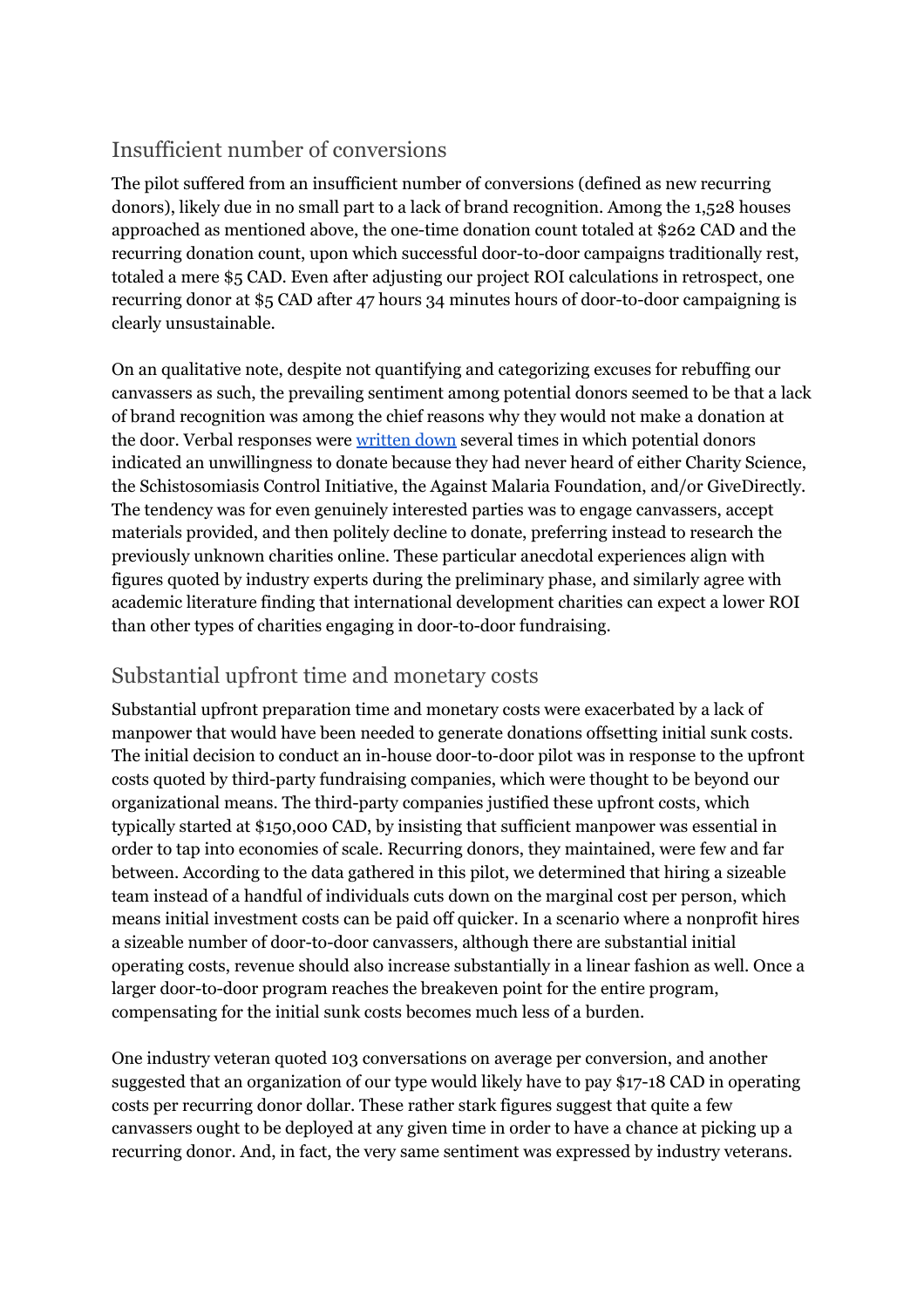Rather large teams of canvassers are needed in order to "play the numbers game" of door-to-door fundraising.

In a scenario where this pilot project serves as the precursor to a scaled up campaign, all indications point to the possibility that the potential upfront costs of a larger campaign would be substantial and likely unsustainable. Despite clamping down on upfront costs by running an in-house door-to-door pilot rather than contracting out the project, initial sunk costs were unavoidable. When viewed in relation to the resulting \$262 CAD raised in one-time donations and \$5 CAD raised in recurring donations, the need for a healthy base of recurring donors to stick over an extended period of time became even more clear. Short of a) recruiting a sufficient number of recurring donors, b) maintaining attrition levels at or below the industry standard, and c) running the door-to-door campaign for at least 4-5 years (at better conversion levels than the pilot produced), this particular method of fundraising is not a viable option.

# <span id="page-12-0"></span>Perceived donor apathy and territory saturation

Perceived donor apathy and saturation of this particular door-to-door territory may have also been costly. On numerous occasions, canvassers were asked if we were part of a larger "charity drive" taking place in the area. Residents complained that Charity Science canvassers numbered among the many soliciting them for donations at their door in recent memory. On the second day, canvassers visually confirmed a parallel (quite literally) door-to-door fundraising initiative taking place on exactly the same street at the same time. Repeated consternation and visible apathy regarding such frequent solicitation is not insignificant for the purposes of this report. The Kitsilano neighborhood was earmarked as ideal in a variety of ways, and several other nonprofits running door-to-door campaigns have similarly taken notice. We should not discount territory saturation as a possible reason for the pilot's underwhelming conversion rate. In a similar vein, canvassers noticed a general aversion to door-to-door fundraising, which may or may not have been exacerbated by territory saturation.

# <span id="page-12-1"></span>Other potential confounding factors

Other potential confounding factors drawn from qualitative and quantitative evidence include temperature, weather, relatively less daylight (related to time of year), and upfront time identifying ideal times of day to operate. On several [occasions,](https://docs.google.com/document/d/12RudrFh3CCf3nQU9w6kOYqCoZ_cGbcm9bGsXNZ-yxiw/edit?usp=sharing) potential donors indicated an unwillingness to engage canvassers partly due to the cold weather. Intuitively speaking, patience levels may very well drop when potential donors are inadequately prepared for winter weather while standing with the door open. Relatedly, the majority of the hours in which canvassers were deployed were also cloudy and rainy. That these factors impacted conversion levels is not beyond the realm of possibility, especially considering that the most successful fundraising day of the pilot by a large margin took place on a relatively warm and very sunny day. Additionally, targeting hours after the end of the work day appear to have paid slightly better dividends, although reduced daylight due to the time of year narrowed that window of opportunity to between the times of roughly 5pm to 6:45pm. And finally, the nature of running in-house pilots without expert consulting means that more time is spent on experimentation. Certain times of day were by far and above more